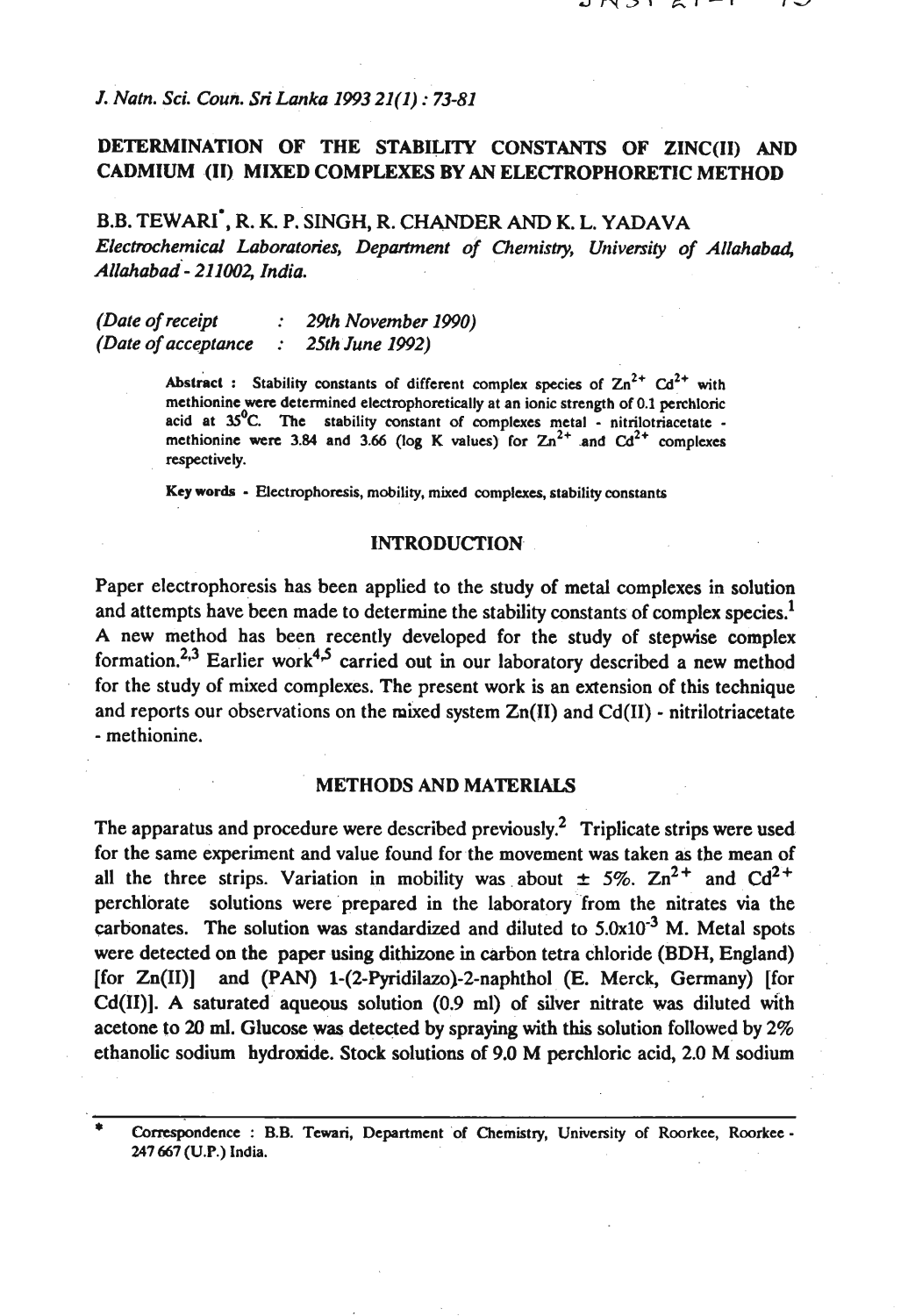'hydroxide and 0.5 M methionine were prepared from Analar samples (BDH, UK). 0.01 M nitrilotriacetate (NTA) was prepared from a sample obtained from E. Merck.

#### **RESULTS AND DISCUSSION**

(I) M **(11)** - Methionine **System:** The ionophoretic mobility of metal spots against pH gives a curve with several plateaus as shown in Figure 1. The plateau at the beginning corresponds to a region in which metal ions are uncomplexed. Figure 1 reveals that the second plateau in each case has a positive mobility indicating the formation of 1:l complex of cationic nature. The third plateau lies in the zero region indicating the neutral nature of the metal complex. Chemical literature also assigns prominent ligating properties to unprotonated anionic species of methionine ruling out any such property to the zwitterion.<sup>6</sup> In view of above observations the complexing of metal ions with methionine anion [L-] may be represented as,

$$
M^{2+} + L^{2} \underbrace{K_1}_{ML^{+}} ML^{+}
$$
\n
$$
ML^{+} + L^{2} \underbrace{K_2}_{ML_2} ML_2
$$
\n
$$
ML^{2} + L^{2} \underbrace{K_1}_{ML_2}
$$
\n
$$
ML^{2} + L^{2} \underbrace{K_2}_{ML_2}
$$

The metal spot on the paper is thus a conglomeration of uncomplexed metal ion, 1:l complex and 1:2 complex. The overall mobility is given by equation.

$$
U = \frac{u_0 + u_1 K_1 [L] + u_2 K_1 K_2 [L]^2}{1 + K_1 [L] + K_1 K_2 [L]^2}
$$

where,

 $u_0$ ,  $u_1$  and  $u_2$  are mobility of uncomplexed, 1:1 and 1:2 metal complex respectively.

For calculating the first stability constant K<sub>1</sub>, the region between first and second plateau is pertinent. The overall mobility 'U' will be equal to the arithmetic mean of mobility of uncomplexed metal ion,  $u_0$  and that of the first complex  $u_1$  at a pH from which  $K'_1 = 1/[L']$ . With the help of dissociation constants of methionine  $(K'_1) =$  $\mu^{2.25}$ ,  $K_2 = 10^{9.00}$ , the concentration of methione anion [L<sup>-</sup>] is determined for the pH from which  $K_1$  can be calculated.

The concentration of ligating amino acid species [L<sup>-</sup>] is calculated using the equation.

$$
[L'] = \frac{[L_T]}{1 + \frac{[H]}{K_2} + \frac{[H]^2}{K_1 K_2}}
$$
 .......4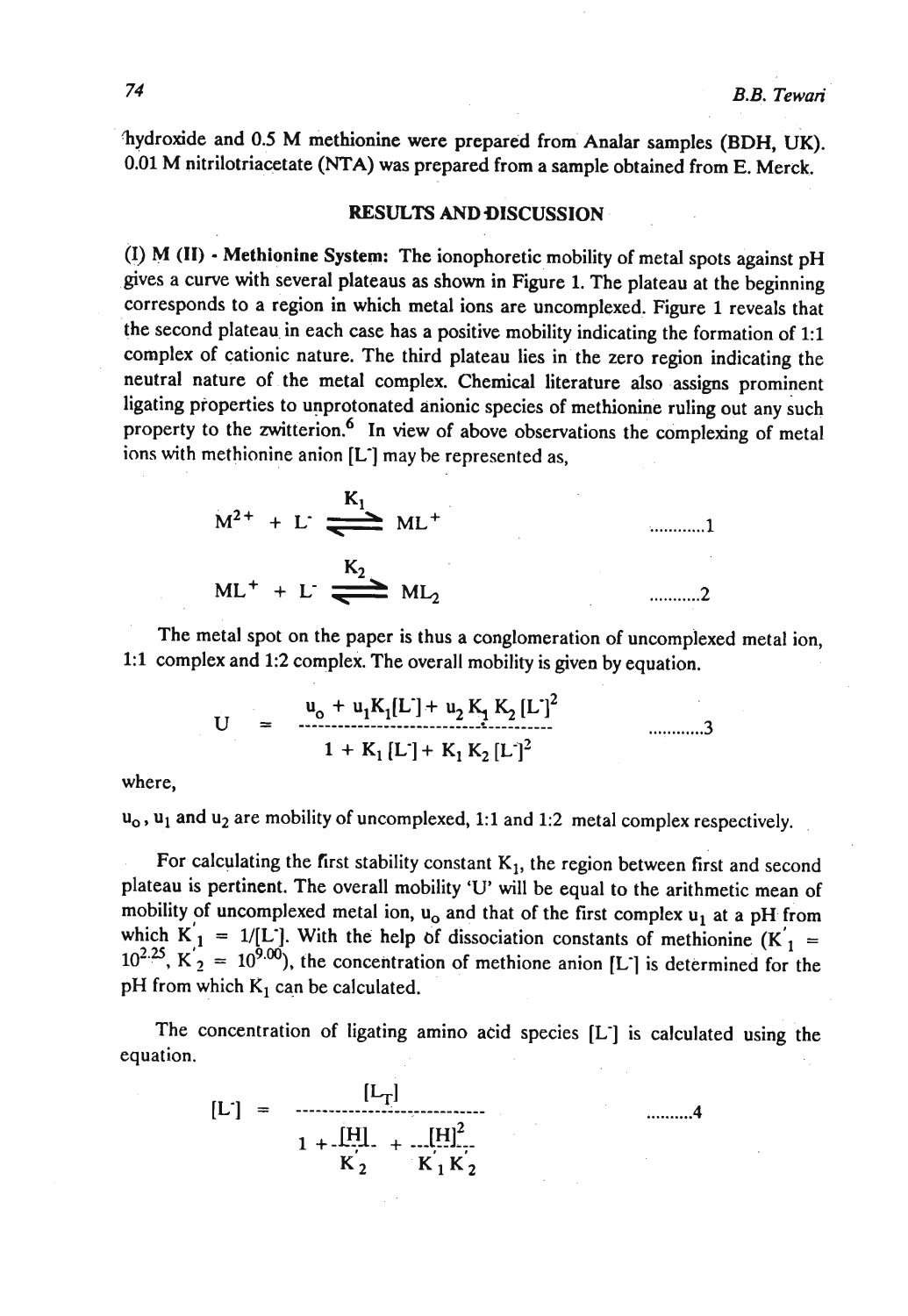**Stability of Metal Complexes** 

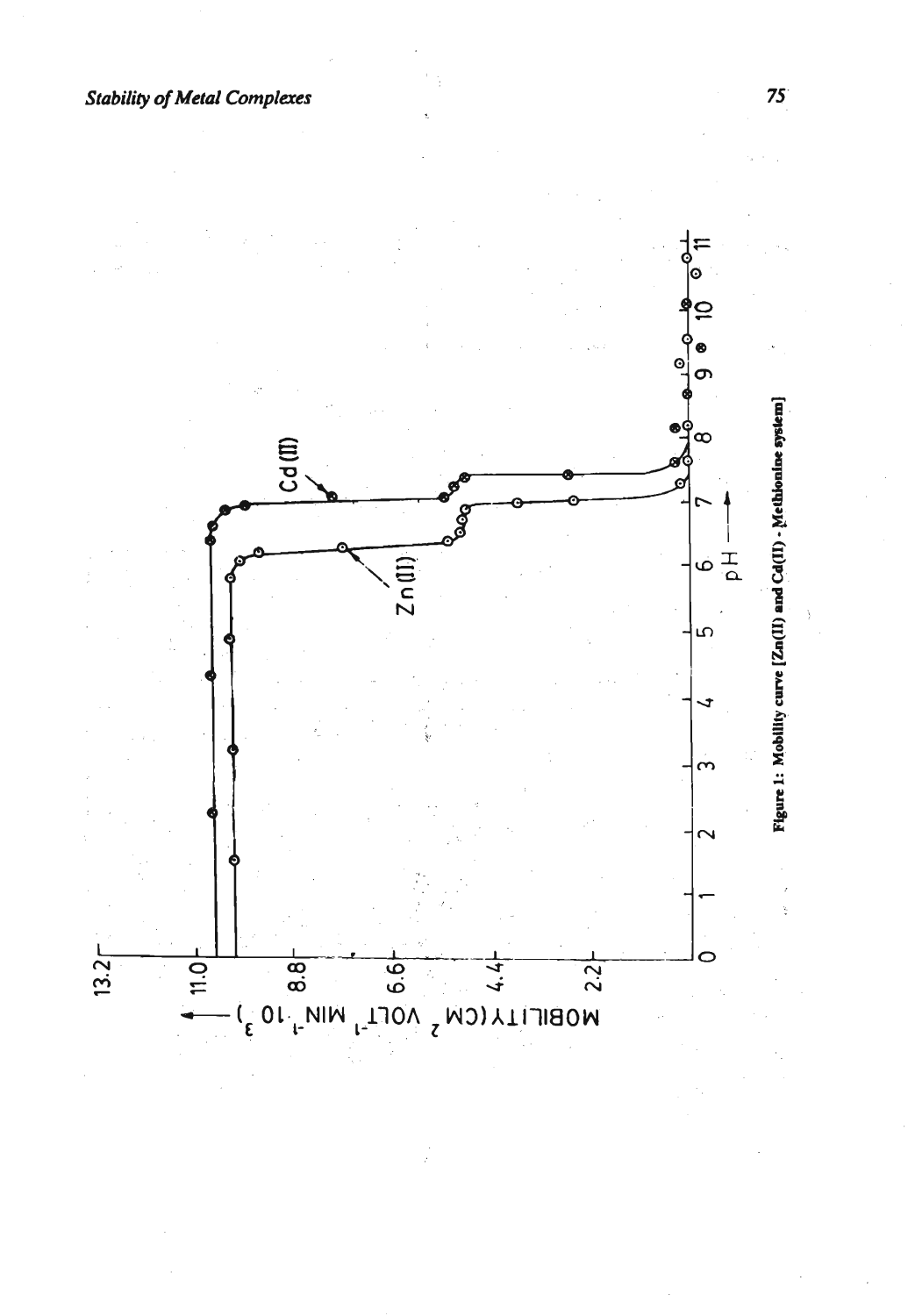where,

 $[L_T]$  = total concentration.

The stability constant  $K_2$  of the second complex can be calculated by taking into consideration the region between the second and third plateaus of the mobility curve. Their calculated values are given in Table 1.

Table 1: Stability constants of binary and **niixed** complexes of **Zn(I1)** and Cd **(11)** 

(Ionic strength =  $0.1 \mu$ ) (Temperature =  $35^0$ C)  $NTA$  anion =  $N(CH_3COO)^{3-2}$ 

MH<sub>2</sub><br>Methionine anion =  $CH_3$ — $S$ — $CH_2$ — $CH_2$ — $CH$ — $COO$ <sup>-</sup>

| <b>Metal Ions</b> | Calculated value of stability constants |                      |                    |                 |  |
|-------------------|-----------------------------------------|----------------------|--------------------|-----------------|--|
|                   | $logK^M$<br>"ML                         | $logK_2^M$<br>$4$ ML | $logK_{M-NTA}^{M}$ | $log_{M-NTA-L}$ |  |
| Zn(II)            | 4.80                                    | 8.80                 | 10.66              | 3.84            |  |
| Cd(II)            | 4.00                                    | 7.60                 | 9.78               | 3.66            |  |

| Literature value of stability constants |                |                         |                            |               |  |  |
|-----------------------------------------|----------------|-------------------------|----------------------------|---------------|--|--|
| <b>Metal Ions</b>                       | $logK_{1}^{N}$ | $logK_{2_{\rm ML_{2}}}$ | $logK_{\rm M-NTA}^{\rm M}$ | $log M-NTA-L$ |  |  |
| Zn(II)                                  | $4.37 + 0.01$  | $8.33 + 0.1$            | 10.66                      |               |  |  |
|                                         | $4.37^{8}$     | $8.33^{8}$              |                            |               |  |  |
|                                         | $4.90^{8}$     | 8.50 <sup>8</sup>       | $10.00^{9}$                |               |  |  |
| Cd(II)                                  | $3.67 + 0.2'$  | $7.03 - 0.04$           | $9.78^{7}$                 |               |  |  |
|                                         | $5.40^{8}$     | $8.70^{8}$              |                            |               |  |  |
|                                         | 3.67           | $7.03^8$                | $9.40^{\circ}$             |               |  |  |

Where, 
$$
K_{1_{ML}}^M = \frac{[ML]}{[M][L]}
$$
;  $K_{2_{ML_2}} = \frac{[ML_2]}{[ML][L]}$ ;

 $K_{M-NTA}^{M} = \frac{[M-NTA]}{[M][NTA]}$ ;  $K_{M-NTA-L}^{M-NTA} = \frac{[M-NTA-L]}{[M-NTA][L]}$ 

 $M$  = metal cations.  $L =$  ligand (methionine). **NTA** = nitrilotriacetate.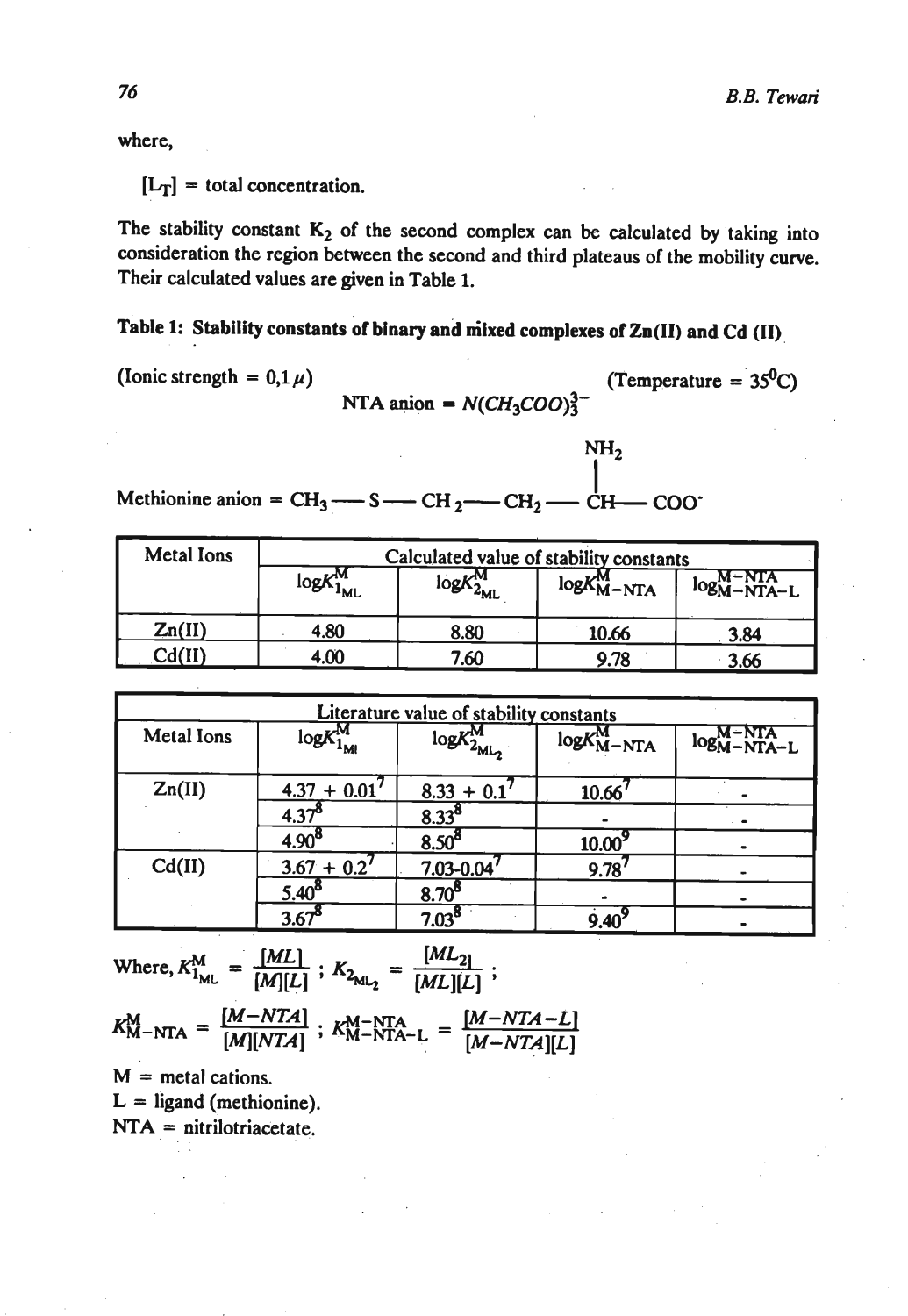**I(1I)** M (11) - (NTA) - Binary System: Figure 2 shows the mobility curve of metal spot 'with NTA. The mobility of last plateau in each case is negative showing anionic nature iof M - NTA complexes. The stability constants of complexes with NTA are calculated in the same manner as for amino acids, with a minor change in equation.<sup>4</sup>

From a knowledge of dissociation contents of NTA,

 $(K_{1}^{\prime}$  = 10<sup>1.68</sup>,  $K_{2}^{\prime}$  = 10<sup>2.67</sup>,  $K_{3}^{\prime}$  = 10<sup>9.49</sup>)<sup>9</sup>, the concentraion of NTA anion  $[L^3]$  is determined for the pH where,  $K = 1/[L^3]$ , using following equation.

$$
[L_{\mathbf{T}}] = \frac{[L_{\mathbf{T}}]}{1 + \frac{[H]}{K}_{3} + \frac{[H]}{K}_{2}K_{3}^{2}} + \frac{[H]^{3}}{K_{1}K_{2}K_{3}^{2}}
$$
(4A)

The calculated values of  $[L^{3-}]$  are used for calculating log K values of M-NTA, complexes. The calculated values are given in Table **1.** 

(111) M (11) - NITRILOACETATE (NTA) - Methionine System: - The study of this system has been done at pH 8.5 with a purpose. It is observed from mobility curve of M-Methionine and M-NTA binary systems that binary complexes are formed at pH values lower than 8.5. Thus it would be proper to study the transformation of M-NTA-Methionine complex at pH 8.5 in order to avoid any secondary interactions.

The plot of mobility against log of concentration of added methionine gives a curve (Figure 3). The mobility in last plateau does not tally with the mobility of 1:1 and 1:2 M-methionine complex. It is inferied that the moiety in the last plateau is formed by the coordination of the methionine anion **1:l** to the M-nitrilotriacetate moiety resulting in the formation of 1:l:l mixed complexes **as** follows:

$$
M-NTA^+ + L^- \xrightarrow{K'} M-NTA-L^2
$$
 .........5

In the present electrophoretic study the transformation of a simple complex to a mixed complex takes place, hence the overall mobility is given by

$$
U = u_0 f_{M-NTA-L} + u_1 f_{M-NTA-L}
$$
 .........6

where,

u<sub>o</sub>, u<sub>1</sub>, and  $f_{M-NTA} f_{M-NTA-L}$  are mobilities and the mole fractions of M-NTA<sup>-</sup> and M-NTA- $L^2$  complexes respectively. The above equation can be transformed to another form by incorporating the values of more fractions.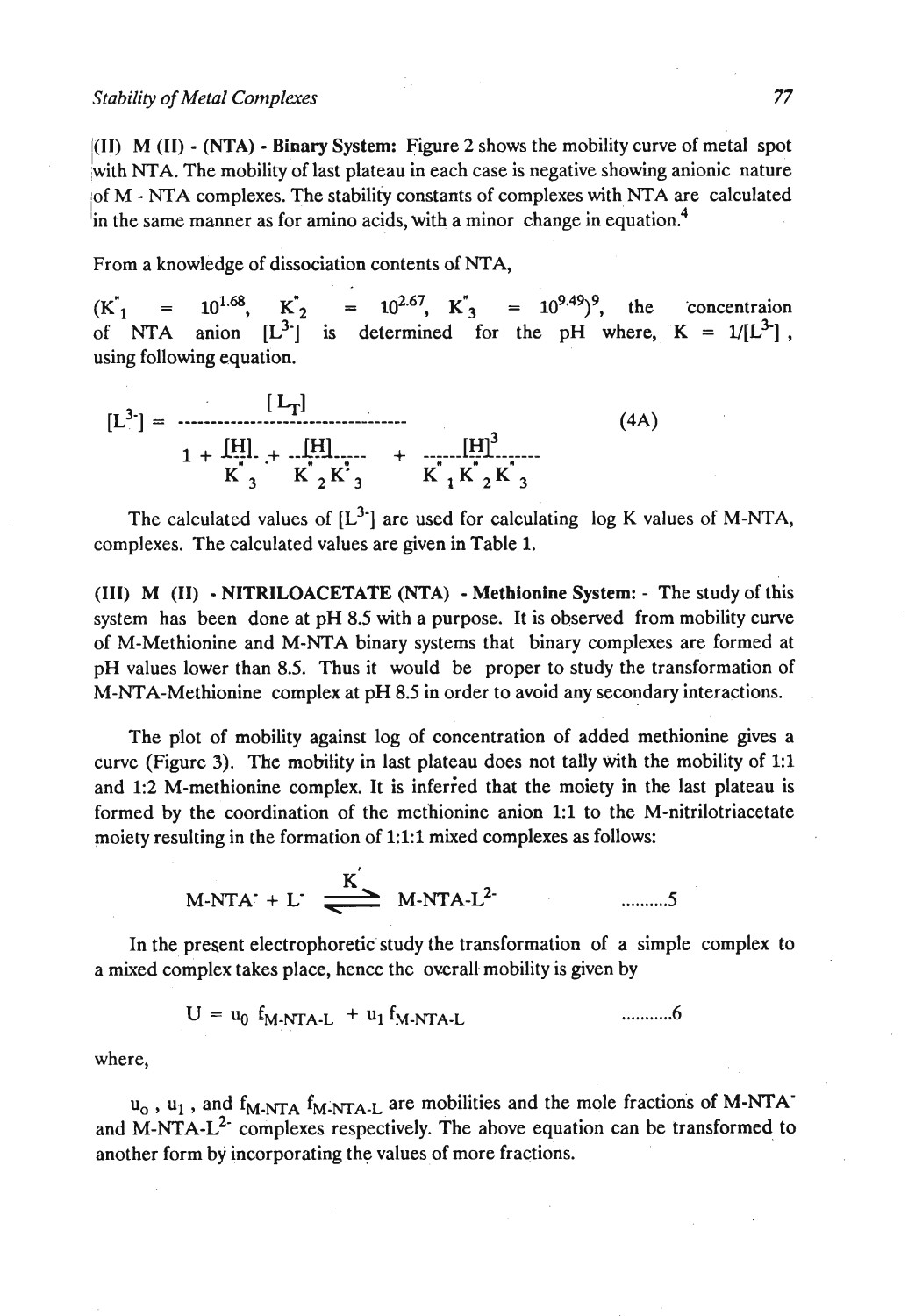

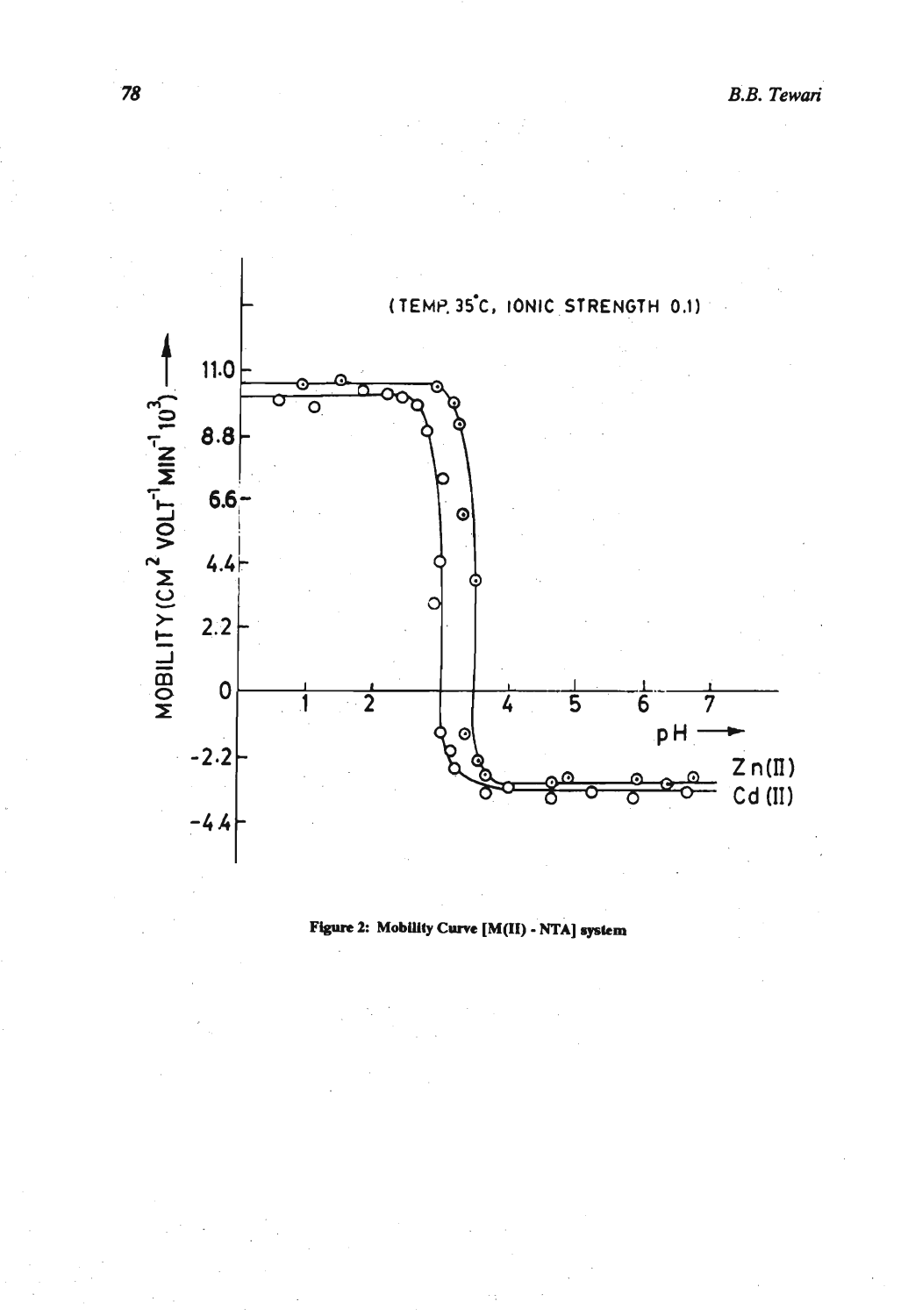

Figure 3: Mobility Curve [Zn(II) and Cd(II)-NTA-Methionine] system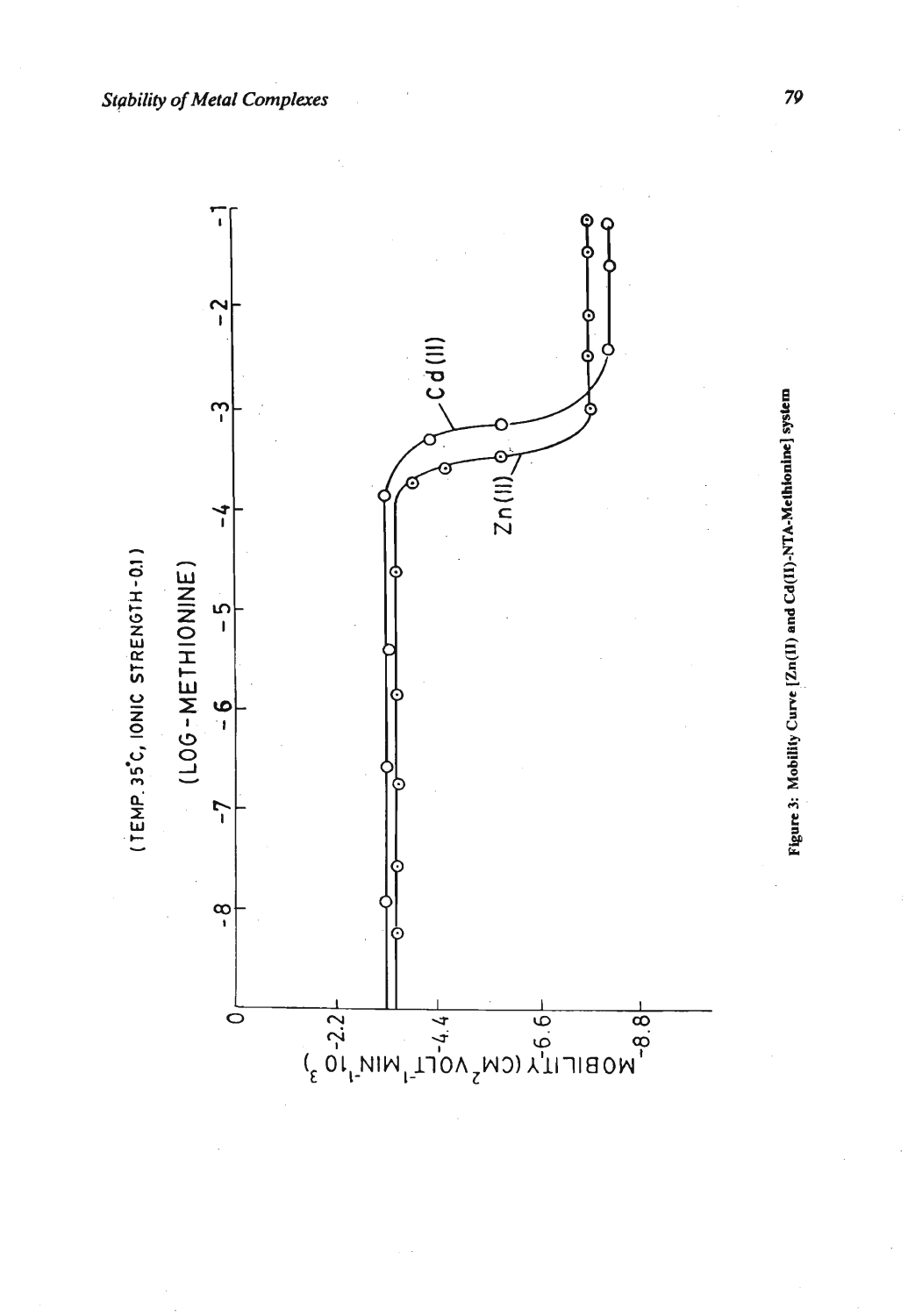.............. '7

 $u_0 + u_1 K'[L]$  $U =$  $1 + K^{'}$  [L]

 $u_0$  and  $u_1$  are the mobilities in the regions of the two plateaus of the curve. The concentration of methionine anion at  $pH$  8.5 for this methionine concentration is calculated. K is equal to  $1/[L^{\dagger}]$  and the values of K obtained are given in Table 1.

The complexes of Zn (11) and Cd(I1) with methionine and other sulphur containing amino acids are of great importance because of the interesting biological role of Zn (11), and the toxic nature of Cd (11). Zinc is an important constituent of many enzymes. It is generally accepted that toxicity of zinc is very low, and a wide range of zinc compounds are permitted for use in food. Very high concentrations of zinc, may cause diarrhoea and vomiting. Cadmium shows no certain indication of being an essential trace element in biological processes. On the contrary, it is highly toxic to a wide variety of living organisms, including man. Inhalation of cadmium rapidly affects the respiratory tract and later the kidneys. Ingestion leads to almost immediate gastro-intestinal poisoning, similar in its symptoms to food poisoning. Kidney and liver damage may result. It may be concluded from these studies that compounds similar to methionine and nitrilotriacetate (NTA) may reduce the level of free Zn **(11)** and Cd **(11)** in biological systems.

#### Acknowledgement

We thank the Council of Scientific & Industrial Research, New Delhi for financial support.

#### **References**

- 1. Jokl V. (1964) Studies on complexation in solution with paper electrophoresis. II Electro phoretic mobility and stability of mononuclear complexes. *Journal of CIiror?iatograpl~y* **14:** 17-78.
- 2. Tewari B.B., Singh R.K.P., Kumar V.. & Yadava K.L. (1991). Study of chelating tendency of sulphur - containing amino acids by electrophoresis. Journal of *Clirornatograpliy* **547** : 554 4.559.
- 3. Tewari B.B., Singh A.K., Kumar V. & Yadava K.L. (1991). lonophoretic technique in the determination of stability constant of mixed complex. *Proceeding of tlte ~atiorlal~cader~~y of Scierlce* **(India) 61** *(A)* **I** :. 13-18.